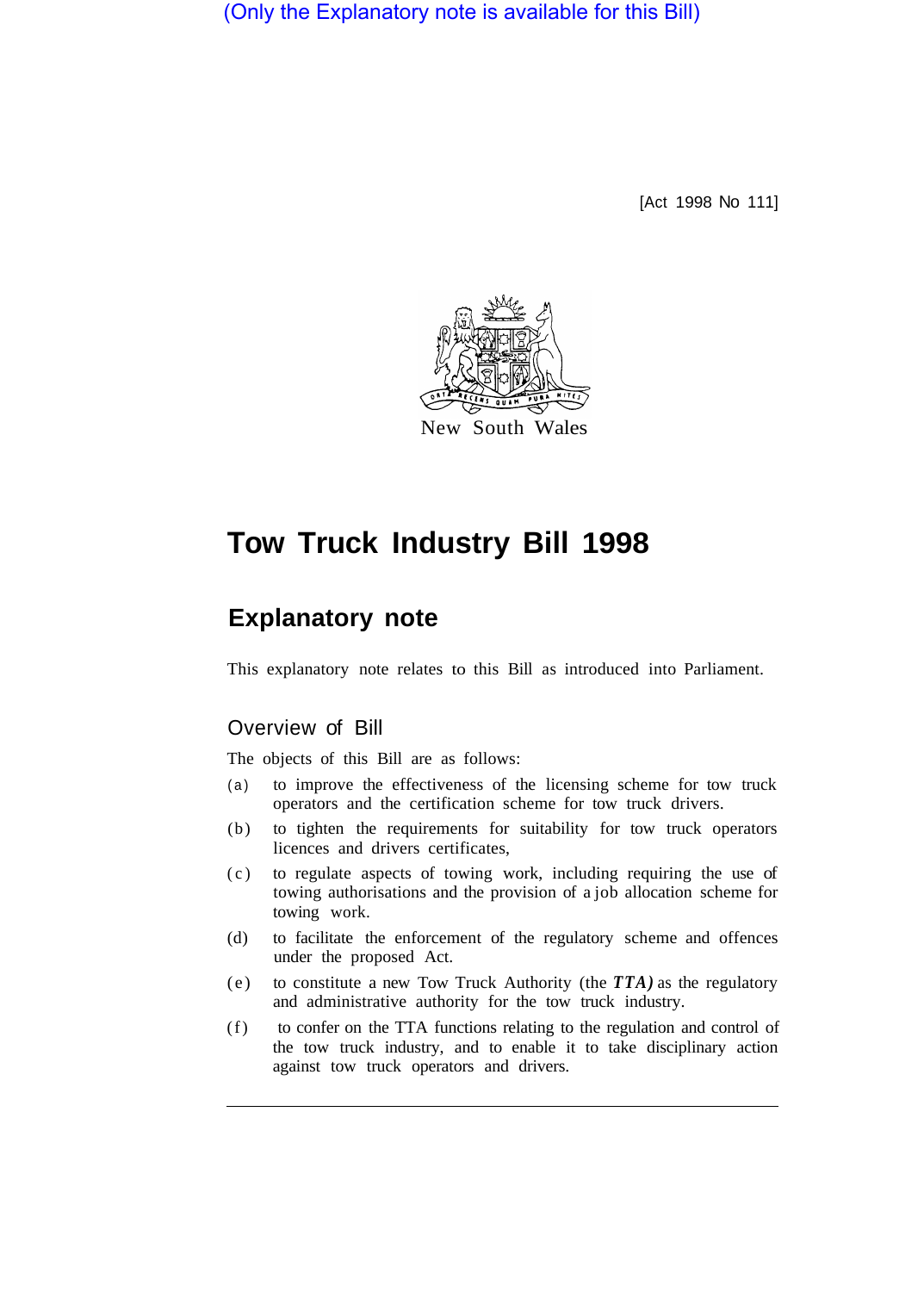Explanatory note

(g) to establish a Tow Truck Industry Advisory Council to provide advice to the TTA on regulatory improvements and on matters relating to the industry generally.

This Bill replaces the *Tow Truck Act 1989* with a new legislative scheme that implements the recommendations contained in the *Tow Truck Industry Review Interim Report* (as released by the Government).

## **Part 1 Preliminary**

**Clause 1** sets out the name (also called the short title) of the proposed Act.

**CIause 2** provides for the commencement of the proposed Act on *a* day or days to be appointed by proclamation.

**Clause 3** defines words and expressions used in the proposed Act. In particular, *authorised officer* includes an officer of the TTA, the Roads and Transport Authority (the *RTA* ) or the Department of Transport who is authorised in writing by the TTA. A *tow truck operator* means a person who conducts a business that involves the operation of any tow truck for the purposes of towing motor vehicles.

**Clause 4** defines the term *tow truck* for the purposes of the proposed Act.

**Clause 5** describes who is a *close associate* of a licensee or an applicant for a tow truck operators licence.

**Clause 6** exempts a tow truck operated by the Crown or a statutory body representing the Crown from the proposed Act. The proposed Act will apply to a tow truck operator who is working for the Crown. or any such statutory body, under a contract or arrangement. The proposed section also provides for a regulation-making power to exempt persons from the operation of the proposed Act.

## **Part 2 Administration**

## **Division 1 Tow Truck Authority**

**Clause 7** constitutes the TTA as a statutory corporation that does not represent the Crown.

**Clause 8** describes the general functions of the TTA.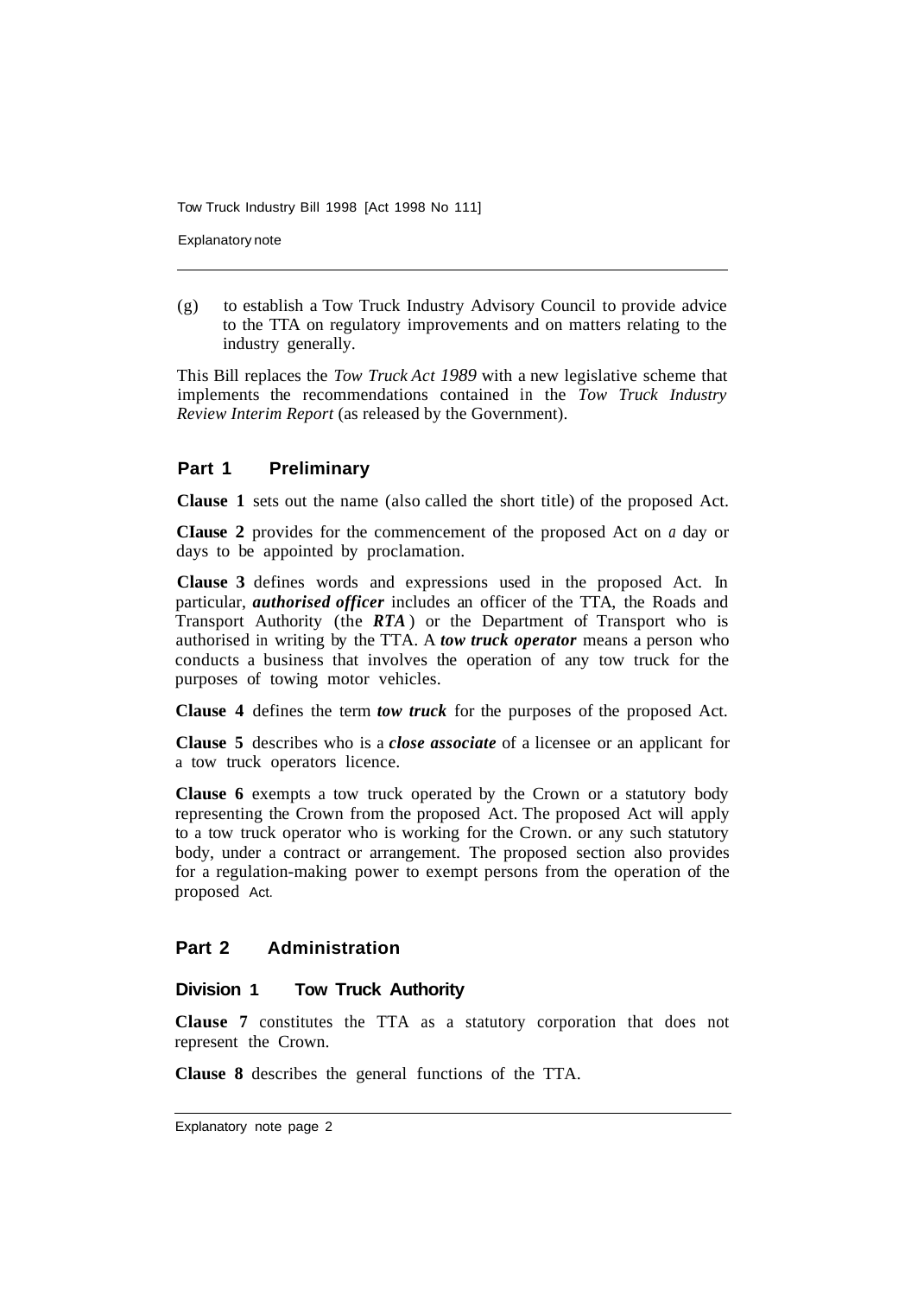Explanatorynote

#### **Division 2 Management and staff of TTA**

**Clause 9** provides for the constitution of the Board of the TTA. The Board is to consist of the General Manager of the TTA and 2 members appointed by the Minister.

**Clause 10** outlines the functions of the Board. Primarily, the Board is to determine the policies of the TTA.

**Clause 11** provides for the employment of staff (including a General Manager) by the TTA.

**Clause 12** outlines the role of the General Manager. Primarily, the General Manager is responsible for the day-to-day management of the TTA subject to the policies and general directions of the Board.

## **Division 3 Tow Truck industry Advisory Council**

**Clause 13** establishes the Tow Truck Industry Advisory Council (the *Advisory Council).* The Advisory Council is to have members consisting of the General Manager, an officer each from the RTA, the Department of Fair Trading and the Department of Transport. a representative of the Police Service, and such other members as may be appointed by the Minister from nominations made by certain industry groups (including insurers).

**Clause 14** provides that the primary function of the Advisory Council is to advise the TTA on matters relating to the operation and regulation of the tow truck industry generally, and any other matters as may be identified, or referred to the Advisory Council, by the TTA.

## **Part 3 Tow truck operators licences and drivers certificates**

#### **Division 1 Tow truck operators licences**

**Clause 15** makes it an offence for a person to carry on a business as a tow truck operator unless the person holds a tow truck operators licence (a *licence*) and the kind of towing work carried on by the person in the course of that business is authorised by the licence.

**Clause 16** provides for different classes of licences that relate to different kinds of towing work.

**Clause 17** provides for the making of applications for licences to the TTA and the matters to be included in applications.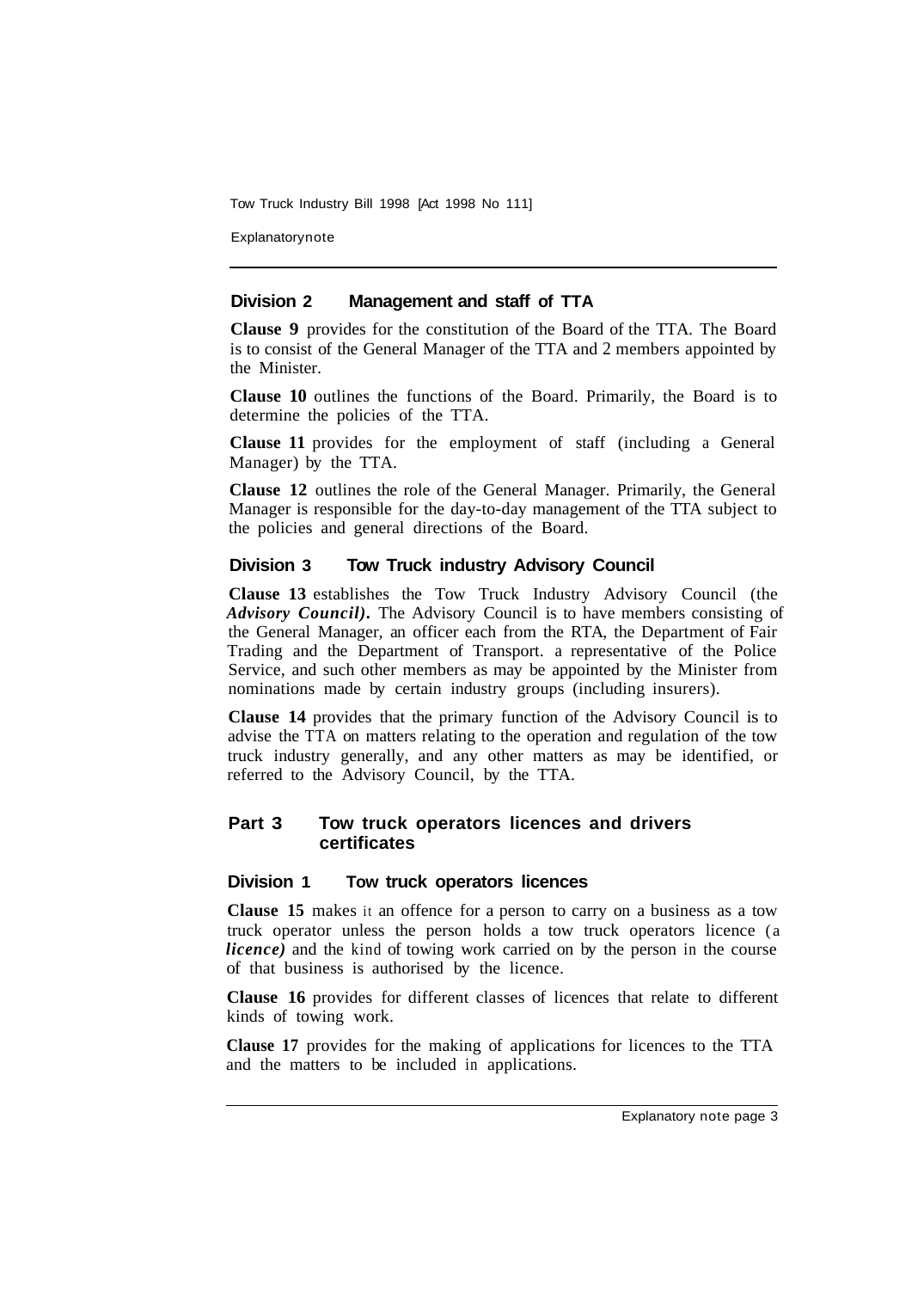Explanatory note

**Clause 18** outlines the mandatory and discretionary grounds for refusing to grant an application for a licence. In particular, the **TTA** must refuse an application if the applicant has, in the 10-year period before the application was made, been convicted or found guilty of a prescribed offence. The TTA may refuse an application if the applicant is not a fit and proper person to hold a licence, if the applicant is not the registered owner of each tow truck proposed to be operated, or if the granting of the licence would be contrary to the public interest.

**Clause 19** provides for the granting of a licence. If a licence is granted, it authorises the licensee to carry on only the kind of towing work specified in the licence.

**Clause 20** provides for a licence to be granted subject to conditions specified in the licence, and to such conditions as are outlined in the proposed section.

**Clause 21** empowers the regulations to determine fees for the granting of licences.

**Clause 22** provides that a licence generally has a term of one year, and it may be renewed by making an application for a subsequent licence.

#### **Division 2 Tow truck drivers certificates**

**Clause 23** sets out the circumstances in which a person (ie a tow truck driver) is required to hold a drivers certificate. It will be an offence for a certified driver to carry on towing work that is not of the kind specified in the certificate.

**Clause 24** provides for different classes of drivers certificate that relate to different kinds of towing work.

**Clause 25** provides for the making of applications for drivers certificates to the TTA and the matters to be included in applications.

**Clause 26** outlines the mandatory and discretionary grounds for refusing to grant an application for a drivers certificate. In particular, the TTA must refuse an application if the applicant has, in the 10-year period before the application was made. been convicted or found guilty of a prescribed offence, or if the applicant does not hold a full driver licence. The TTA may refuse an application if the applicant is not a fit and proper person to hold a drivers certificate or if the granting of the certificate would be contrary to the public interest.

**Clause 27** provides for the granting of a drivers certificate. If a certificate is granted it, authorises the driver to carry on only the kind of towing work specified in the certificate.

Explanatory note page 4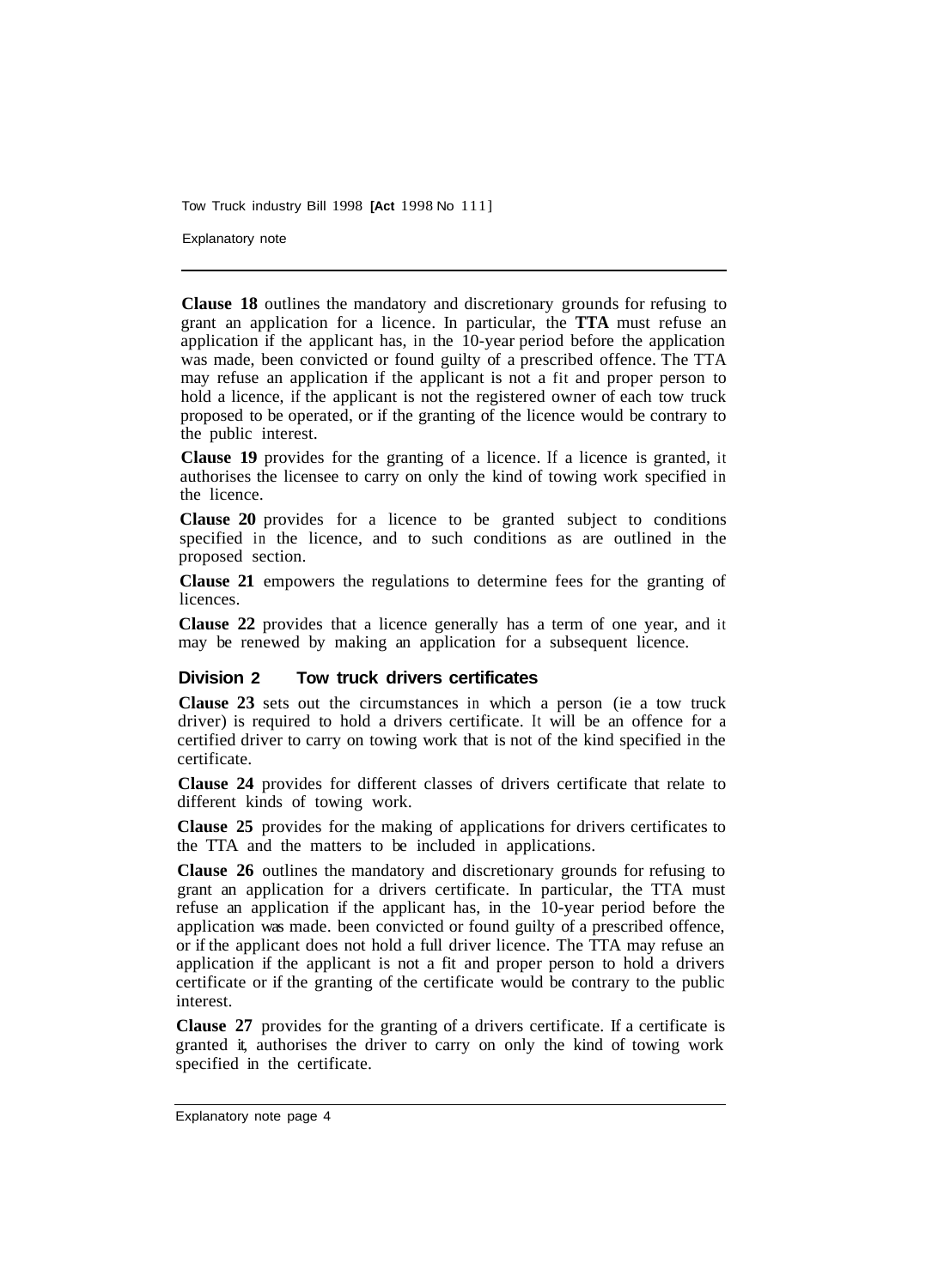Explanatory note

**Clause 28** provides that a drivers certificate is to contain a photograph of the driver and other relevant information in the approved form.

**Clause 29** provides for a drivers certificate to be granted subject to conditions specified in the certificate, and to such conditions as are outlined in the proposed section (eg each drivers certificate is subject to the condition that the driver take reasonable precautions to prevent loss of or from, or damage to, any motor vehicle being towed by the driver).

**Clause 30** empowers the regulations to determine fees for the granting of drivers certificates.

**Clause 31** provides that a drivers certificate generally has a term of one year, and it may be renewed by making an application for a new drivers certificate.

**Clause 32** provides that a drivers certificate is taken to be automatically revoked if the driver's driver licence ceases to be in force.

#### **Division 3 General provisions relating to licences and drivers certificates**

**Clause 33** enables the TTA to investigate applications for licences and drivers certificates in order to check the suitability of the applicant concerned.

**Clause 34** enables the TTA to require further information in relation to an application.

**Clause 35** provides for the variation by the TTA of the conditions to which a licence or drivers certificate is subject. The licensee or certified driver concerned may apply for any such variation.

**Clause 36** makes it an offence for an applicant for a licence or drivers certificate, or for a variation of conditions, to provide a false or misleading statement in the application.

**Clause 37** requires licensees or certified drivers to notify the TTA of proposed changes to the particulars specified in the licence or drivers certificate concerned.

**Clause 38** provides for the issue of duplicate licences or drivers certificates.

**Clause 39** requires the TTA to keep a register of licences and drivers certificates.

**Clause 40** enables licences and drivers certificates to be surrendered voluntarily.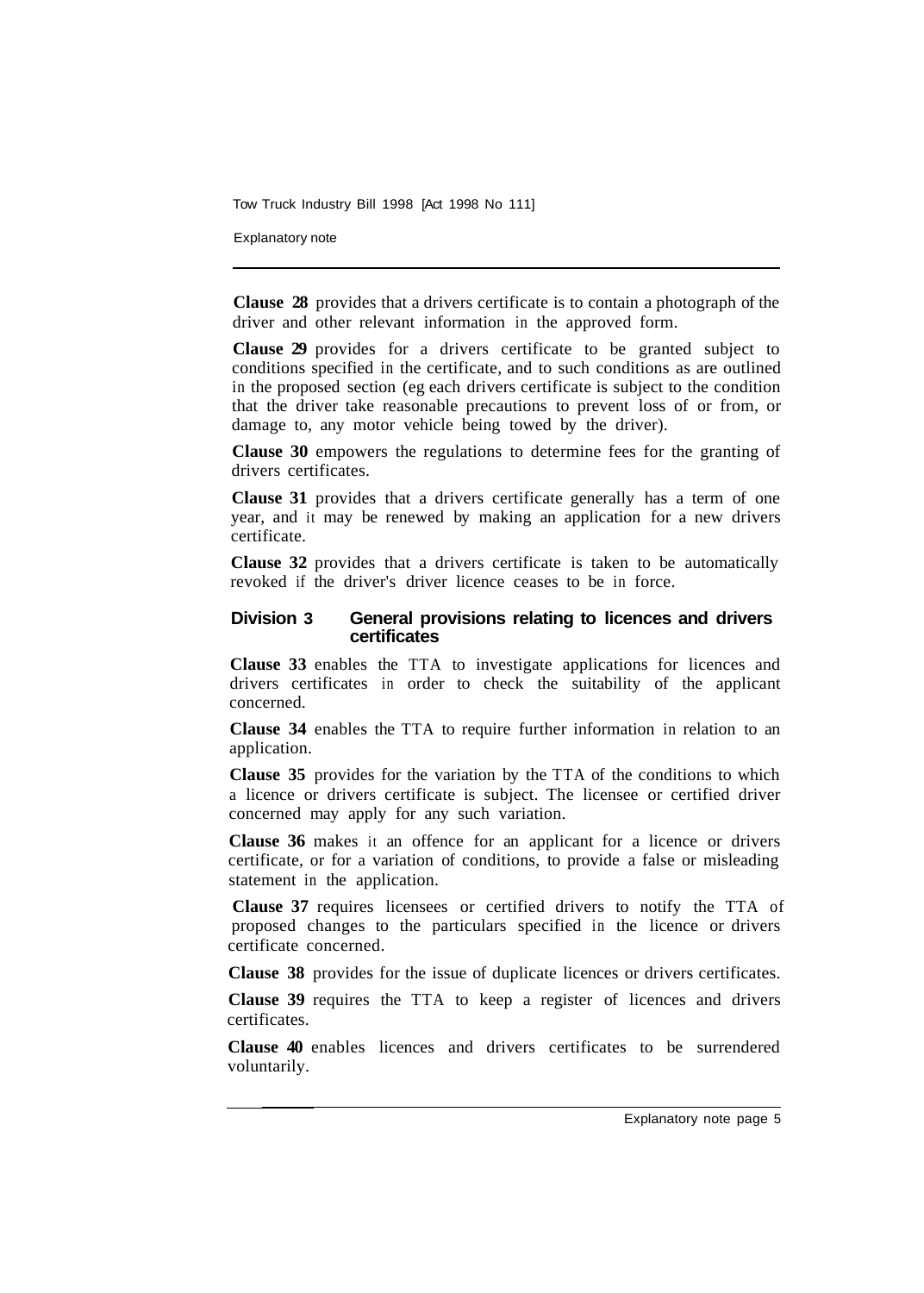Explanatory note

## **Division 4 Disciplinary action by TTA**

**Clause 41** sets out the disciplinary action that may be taken by the TTA against licensees and certified drivers. Action may be taken to suspend or revoke a licence or drivers certificate. or to disqualify a person from holding a licence or drivers certificate. and may be taken against a person who has surrendered his or her licence or certificate or who is subject to concurrent criminal or civil proceedings.

**Clause 42** specifies the grounds on which the TTA may take disciplinary action against a licensee or certified driver under the proposed Division. For example. the TFA may take action for any reason for which the licensee or certified driver would have been refused a licence or certificate in the first place. or if the licensee or driver has been charged with an indictable offence.

**Clause 43** provides for the implementation of disciplinary action by the TTA.

**Clause 44** makes it clear that a suspended licence or drivers certificate does not authorise the person concerned to carry on the activity formerly authorised by the licence or certificate.

## **Division 5 Review by Administrative Decisions Tribunal**

**Clause 45** confers jurisdiction on the Administrative Decisions Tribunal to review decisions by the TTA in relation to licences and drivers certificates and to review certain disciplinary action taken by the TTA.

## **Part 4 Regulation of tow truck industry and towing operations**

#### **Division 1 Towing authorisations**

**Clause 46** makes it an offence to tow any motor vehicle involved in an accident from the scene of the accident before obtaining a towing authorisation for that tow.

**Clause 47** provides that towing authorisations may be obtained only by certified tow truck drivers who are operating licensed tow trucks. The proposed section also provides for other restrictions relating to the obtaining of towing authorisations.

Explanatory note page 6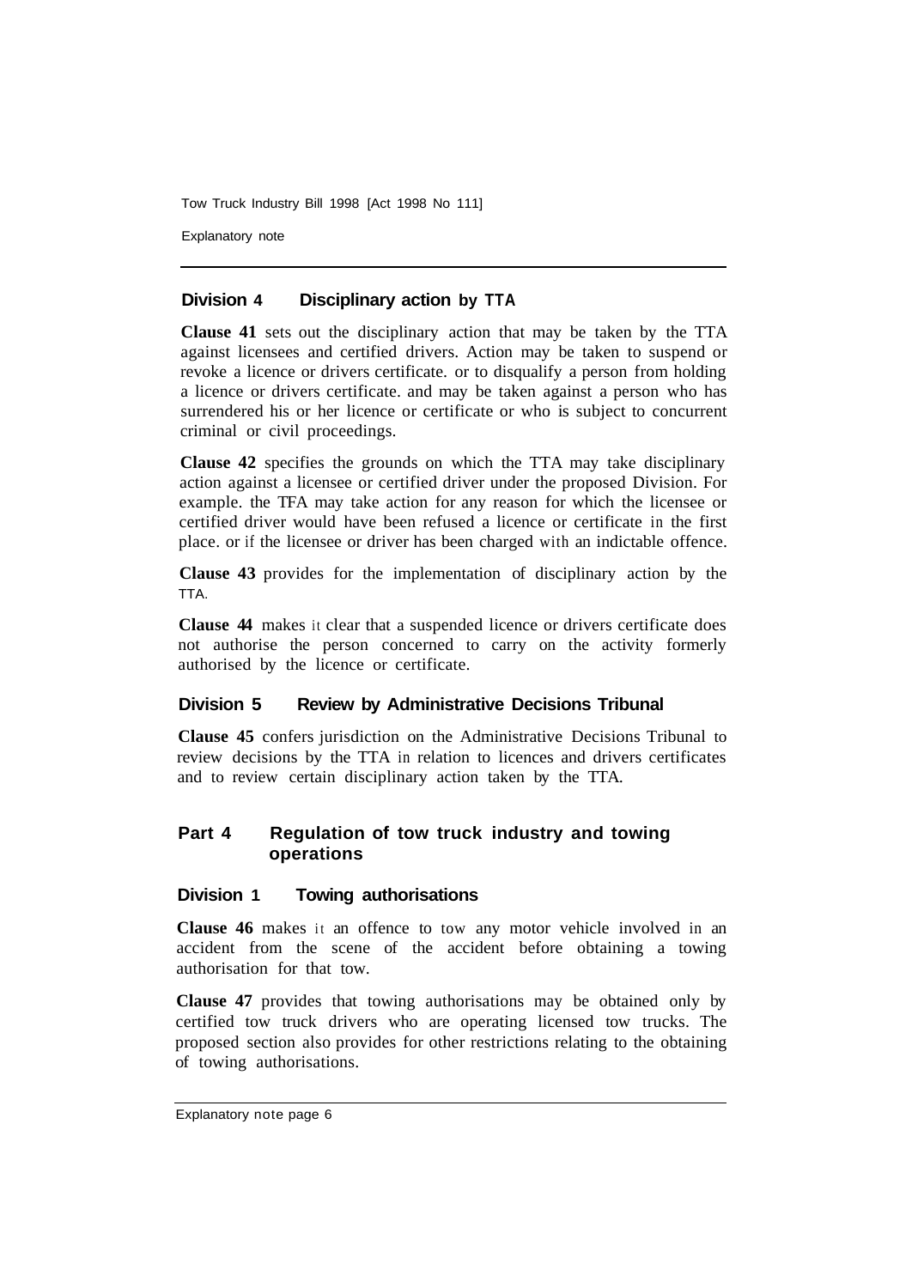Explanatory note

**Clause 48** provides that a towing authorisation only authorises the towing of a motor vehicle specified in the authorisation to the destination specified (or in accordance with the regulations). The clause also requires the towing authorisation to be completed, signed and dealt with in accordance with the regulations.

**Clause 49** provides for a regulation-making power relating to towing authorisations.

**Clause 50** provides for a towing authorisation to be in the approved form.

**Clause 51** makes it an offence to alter a towing authorisation after it has been signed.

## **Division 2 Job allocation scheme**

**Clause 52** provides for the establishment. administration and operation of a scheme for the allocation of towing work and the attendance of tow trucks at the scenes of accidents involving motor vehicles.

**Clause 53** makes it an offence to Contravene any such job allocation scheme (eg if a tow truck driver attends an accident scene that has not been allocated to the driver under the scheme).

## **Division 3 Miscellaneous provisions relating to tow trucks and towing operations**

**Clause 53** authorises the TTA to determine the maximum charges that may be charged for the towing, salvage or storage of motor vehicles.

**Clause 55** provides for a regulation-making power relating to the design. construction and equipment of tow trucks.

**Clause 56** makes it an offence to use or operate certain kinds of tow trucks.

**Clause 57** authorises the RTA to issue distinctive number-plates for tow trucks. Such number-plates are not transferable.

#### **Division 4 Miscellaneous offences**

**Clause 58** makes it an offence to contravene any condition of a licence or drivers certificate.

**Clause 59** makes it an offence to employ or use the services of a person to do anything for which a drivers certificate is required under the proposed Act.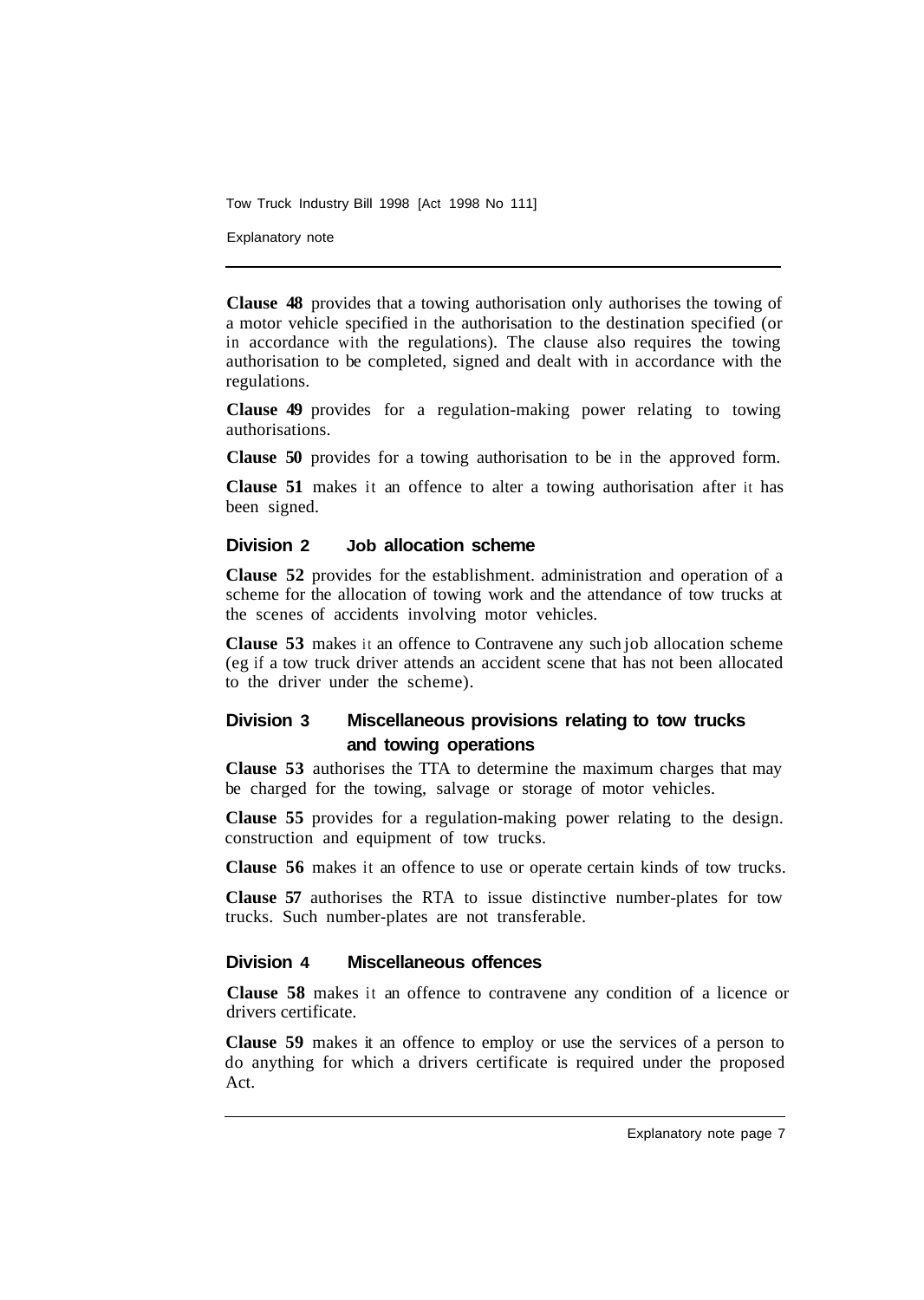Explanatory note

**Clause 60** requires a licensee to make certain records relating to tow truck drivers who are employed or engaged by the licensee. Such records must be kept for at least *5* years and be produced on demand for inspection by an authorised officer or police officer.

**Clause 61** prohibits accident "spotter's fees", and smash repair "drop fees" from being given and received, and also prohibits the giving or offering of certain inducements for the purposes of obtaining towing work.

**Clause 62** makes it an offence for a person to attempt to obtain an authority for the repairing of a motor vehicle involved in an accident before the vehicle has been towed away from the scene of the accident.

**Clause 63** prohibits touting or soliciting for towing or repair work at the scene of an accident.

**Clause 64** makes it an offence to threaten. intimidate or coerce a person for the purpose of obtaining towing or repair work, for the purpose of preventing another person from obtaining towing or repair work, or for the purpose of preventing another person from complying with the proposed Act.

**Clause 65** requires a tow truck driver who tows a motor vehicle away from the scene of an accident to make all reasonable efforts in the circumstances to remove debris from the scene.

**Clause 66** requires a person attempting to obtain towing work at the scene of an accident to comply with any reasonable direction given by an authorised officer, a police officer or an emergency services officer who is at the scene.

**Clause 67** restricts the persons who may travel as passengers in a tow truck.

**Clause 68** restricts a tow truck driver from standing the tow truck in the vicinity of the scene of a motor vehicle accident for a time longer than is reasonably necessary to obtain a towing authorisation and to secure the motor vehicle to the tow truck. If there are no towing authorisations to be obtained in relation to the accident. the driver must not stand the tow truck in the vicinity of the scene without reasonable excuse.

**Clause 69** requires a certified tow truck driver to wear his or her certificate in a manner that enables the face of the certificate to be clearly visible.

**Clause 70** requires a licensee or certified tow truck driver to produce the licensee's licence or the drivers certificate, respectively, to an authorised officer or police officer on demand.

**Clause 71** makes it an offence to advertise that any unlicensed person carries on the business of a tow truck operator.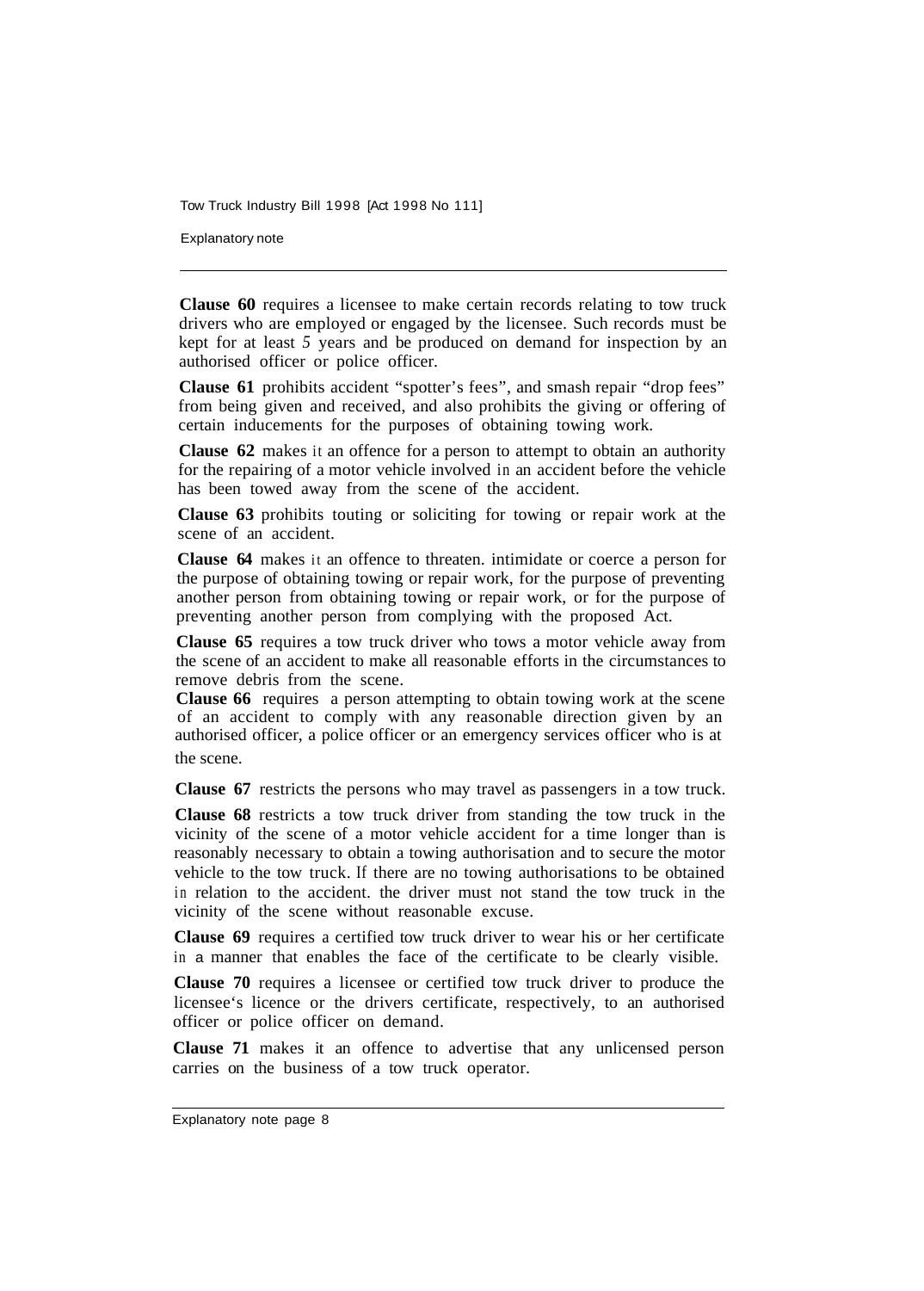Explanatory note

**Clause 72** makes it an offence to make any representation that an unlicensed or uncertified person is a licensee or a certified tow truck driver.

**Clause 73** requires a licence or drivers certificate to be immediately returned to the TTA on the suspension or revocation of the licence or drivers certificate, respectively.

**Clause 74** makes it an offence to abuse the authority conferred by a licence or drivers certificate.

**Clause 75** makes it an offence to impersonate an authorised officer.

## **Part 5 Enforcement and procedural provisions**

#### **Division 1 Powers relating to investigations, inquiries and directions**

**Clause 76** provides that powers under the proposed Division may be exercised for certain purposes only (eg to determine whether there has been a contravention of the proposed Act or the regulations).

**Clause 77** enables the TTA to require a corporation to nominate an individual for the purposes of the proposed Division (eg to answer questions).

**Clause 78** enables the TTA. an authorised officer or a police officer to require the production of certain information or records.

**Clause 79** empowers authorised officers and police officers to require persons to answer certain questions and to demand a person's name and address.

**Clause 80** enables the TTA to conduct inquiries into any matter connected with the tow truck industry (including inquiries for the purposes of taking disciplinary action against a licensee or certified tow truck driver).

**Clause 81** provides for powers of entry and inspection and other related matters (eg power to stop and search tow trucks).

**Clause 82** provides a regulation-making power in relation to the inspection and repair of tow trucks.

**Clause 83** provides for the issue of search warrants in connection with suspected offences under the proposed Act and the regulations.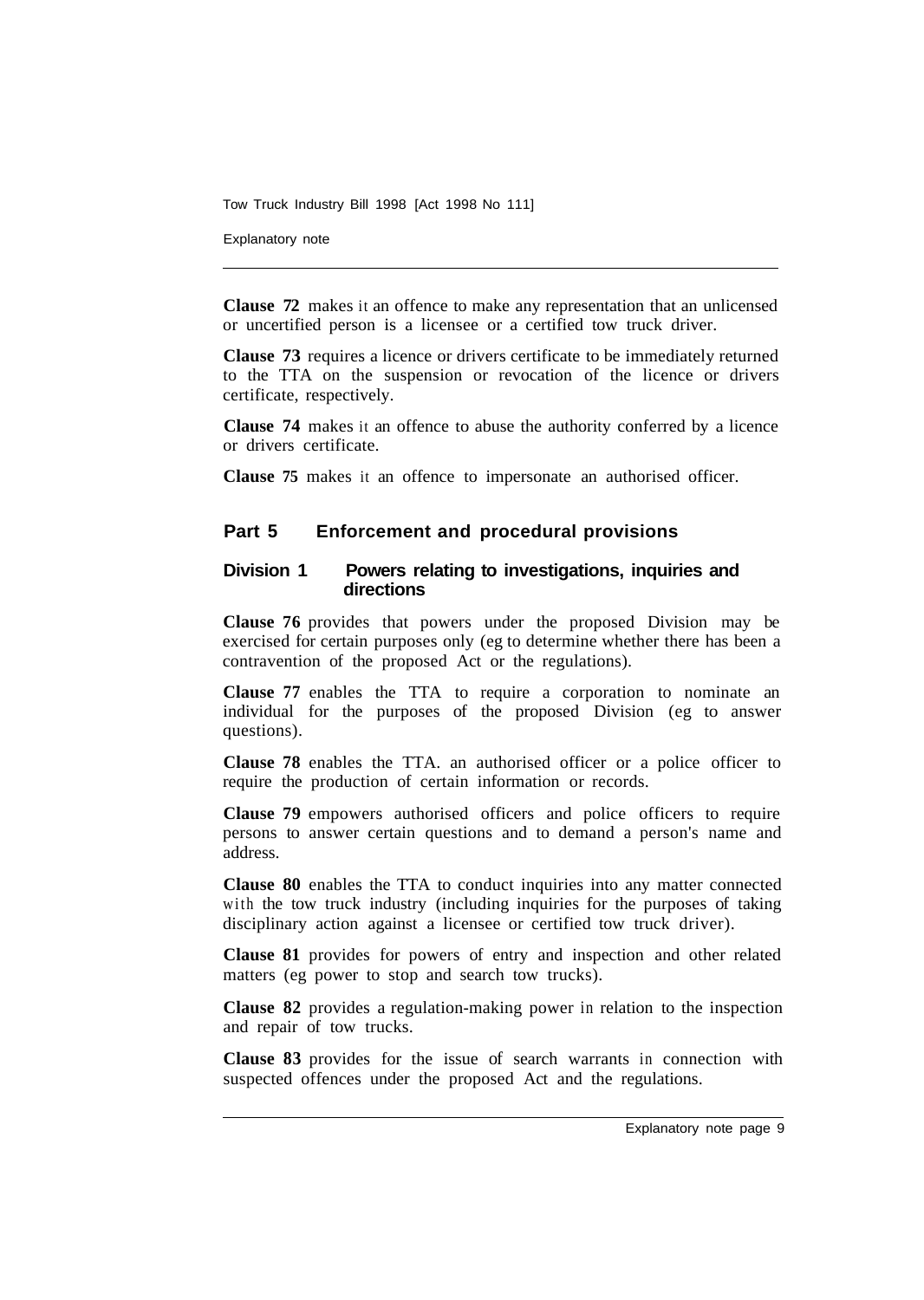Explanatory note

**Clause 84** enables the TTA to give directions to persons in relation to certain matters such as the use or operation of tow trucks.

**Clause 85** provides for offences under the proposed Division (eg failing to comply with a requirement, or obstructing an authorised officer or the police).

**Clause 86** provides certain safeguards in relation to the exercise of powers under the proposed Division.

#### **Division 2 Procedural provisions**

**Clause 87** provides that proceedings for offences under the proposed Act are to be dealt with summarily before a Local Court.

**Clause 88** makes directors of corporations liable for offences under the proposed Act that are committed by corporations.

**Clause 89** provides that certain offences under the proposed Act and the regulations may be dealt with by way of penalty notices (ie "on the spot" infringement notices).

**Clause 90** enables a court to order a licensee or certified tow truck driver to surrender the licence or drivers certificate to the court if the licensee or driver is convicted of an offence by the court or in certain other circumstances.

#### **Part 6 Miscellaneous provisions**

**Clause 91** continues the Tow Truck Industry Fund and specifies the purposes for which money in the Fund is to be applied.

**Clause 92** provides for the investment of money in the Fund.

**Clause 93** provides for the financial year of the TTA.

**Clause 94** empowers the TTA to recover money owed to it under the proposed Act as a debt.

**Clause 95** enables the TTA to enter into arrangements with the Commissioner of Police and the RTA for the supply of certain information.

**Clause 96** provides that the effect of a conviction becoming a spent conviction (ie after 10 years) and therefore not being required to be disclosed or considered does not apply in relation to an application for a licence or drivers certificate under the proposed Act.

**Clause 97** empowers the TTA to delegate its functions.

**Clause 98** requires an authorised officer to produce his or her identification if required to do so.